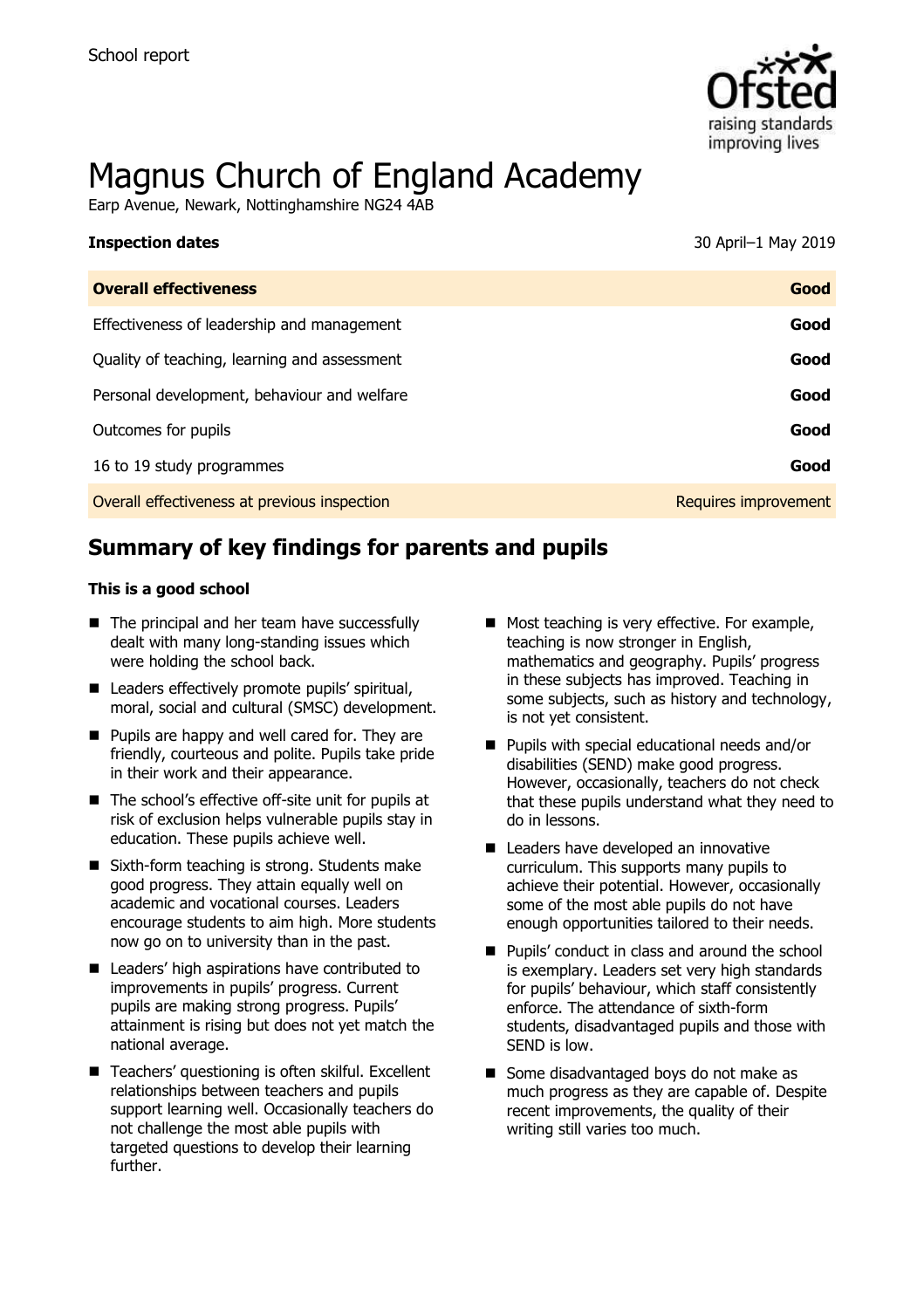

# **Full report**

## **What does the school need to do to improve further?**

- **Improve outcomes by:** 
	- continuing to improve rates of progress so that even more pupils are able to attain the standards they should
	- improving the quality of disadvantaged boys' writing.
- **Improve teaching so that:** 
	- pupils with SEND are clear about what they need to do
	- technology and history are consistently well taught and accurately assessed
	- teachers' questions regularly challenge the most able pupils.
- **IMPROVE Attendance, including the attendance of disadvantaged pupils, those with** SEND and students in the sixth form.
- Improve the curriculum by increasing the number of opportunities available that challenge the most able pupils.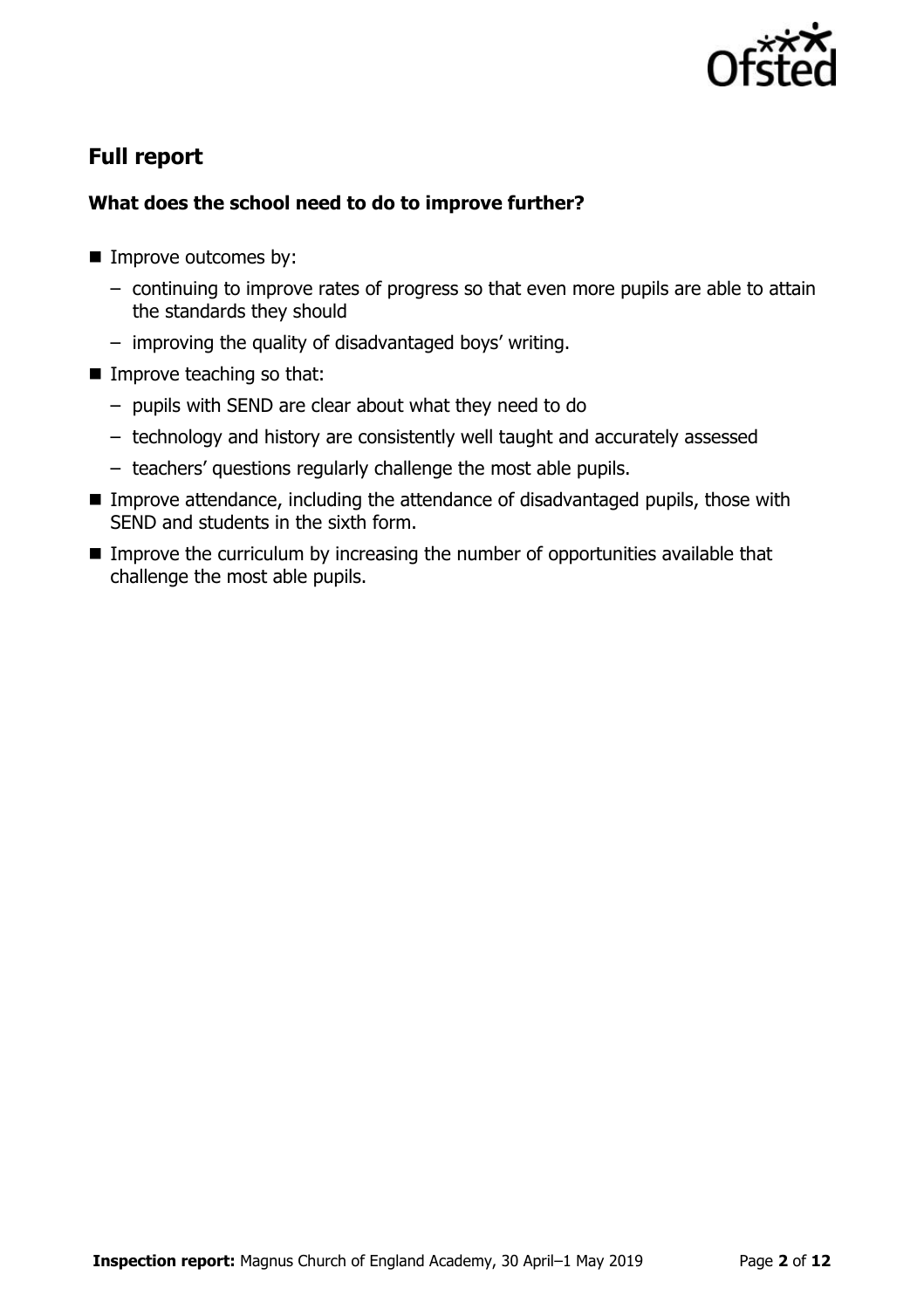

# **Inspection judgements**

#### **Effectiveness of leadership and management Good**

- Leadership, at all levels, is strong and effective. The principal is uncompromising in her ambition for pupils. She has helped the school overcome a culture of low ambition, which slowed improvements. In its place, the principal has encouraged the highest aspirations for all pupils. She has also ensured that poor behaviour is no longer tolerated. Pupils' outcomes have improved because of these high expectations.
- The school roll is rising. The local community has recognised how much the school has improved. Leaders and governors have worked together to include parents and carers in school life. School leaders have taken time to explain to parents the reasons for the changes they have made. Parental engagement has increased significantly. Initiatives such as a parent leadership group have encouraged parents to feel part of the school. Parents' attendance at school events has improved.
- The school has many talented senior and middle leaders. They have raised standards in their areas of responsibility. Many of these leaders are teachers but some are highly effective members of the school's support staff. Senior leaders have been quick to recognise the potential of staff from a range of professional backgrounds, and use the talents available to the school well. Non-teaching staff contribute particularly well to pastoral care and business management.
- Leaders have fully involved teachers in their work to improve the school. This is helping to drive improvements in teaching. Leaders prioritise high-quality training. Teachers share good practice across departments. They are highly motivated. A high proportion of staff responded to Ofsted's online questionnaire. They were unanimous in their support of leaders. Members of staff told inspectors about the improvements they had seen in teaching and pupils' behaviour.
- Leaders make good use of additional funding to support pupils' achievements. Following a review of the school's use of the pupil premium, leaders' use of this funding is having a greater impact on the progress that most disadvantaged pupils make. Leaders also use literacy and numeracy catch-up funding well. Extra funding for pupils with SEND has helped leaders provide effective in-class support from support staff, and specialist teaching.
- School leaders offer a rich environment for pupils' SMSC education. The school's core values are 'Determination, Integrity, Ambition, Humility, Compassion'. These values are visible in signage throughout the school but are also obvious in the interactions between teachers and pupils. Staff consistently refer to the school's values when they reward or sanction pupils. Pupils learn about British values. They are well prepared for the opportunities and challenges of life in modern Britain.
- The curriculum is broad and balanced, with many opportunities to develop pupils' literacy skills. All pupils take part in enrichment activities designed to develop their cultural awareness. Recent improvements in the curriculum mean that pupils no longer study a narrow range of subjects in Year 9. Pupils now have a stronger foundation for their GCSE studies. The proportion of pupils who take all the English Baccalaureate subjects is rising. Leaders have designed a curriculum which meets the needs of many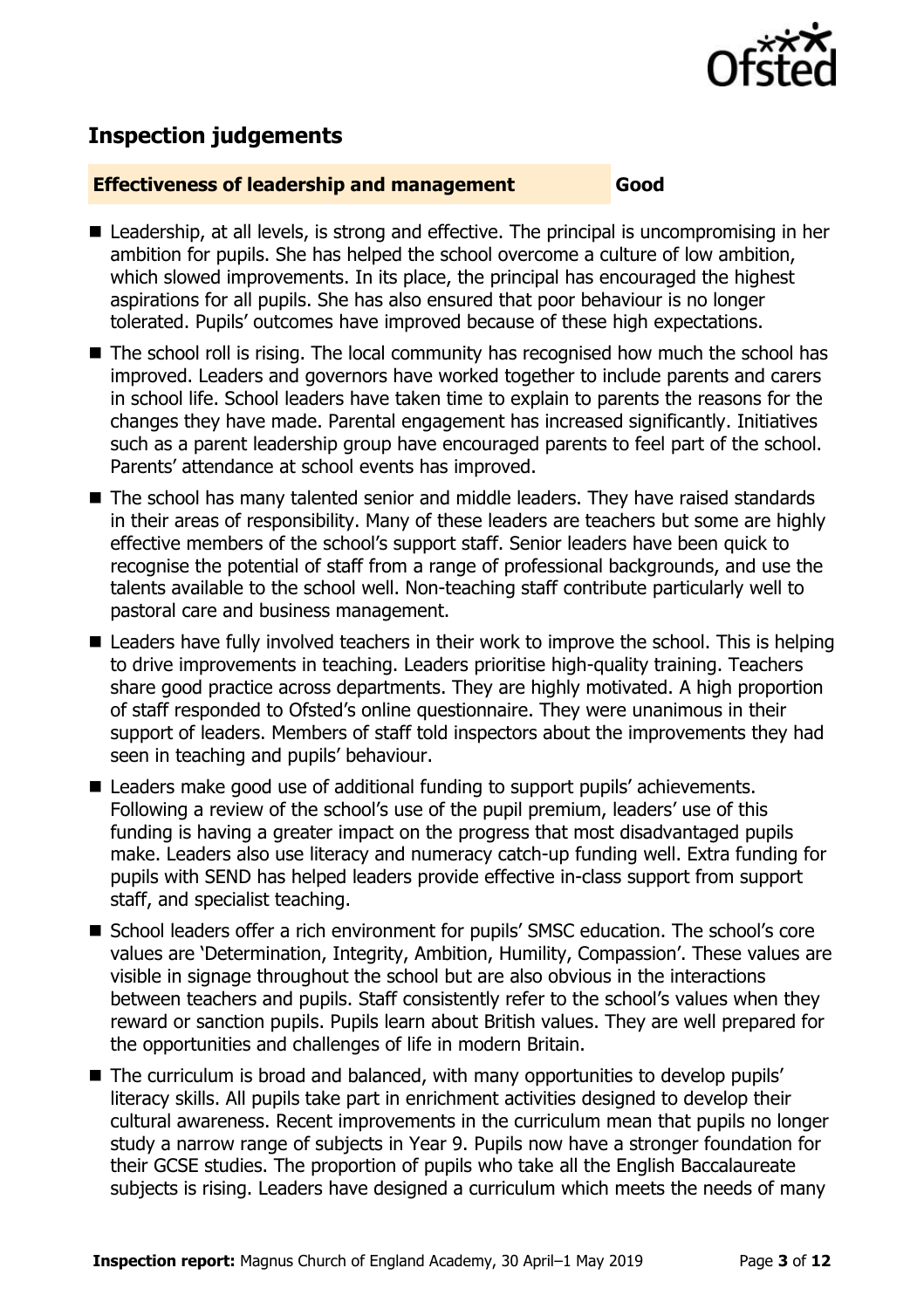

pupils. The most able pupils, however, have a more limited range of opportunities to meet their interests and aptitudes.

#### **Governance of the school**

- $\blacksquare$  The local governing body and the trustees of the multi-academy trust (MAT) work effectively together to support and challenge leaders. The trust has delegated clear duties to local governors, while meeting its own legal responsibilities for governance.
- Governors continually seek to improve their effectiveness. They have developed their understanding of school performance information. This has helped governors to hold leaders to account for pupils' progress.
- The MAT has supported the school to improve the quality of pupils' education. This support has had a positive impact on the quality of teaching and leadership. MAT support has reduced as standards at the school have improved.
- The chief executive officer (CEO) provides an effective link between local governors and the board of trustees. Governor accountability days also provide opportunities for local governors to explain their work to the trust.
- Governors have a deep understanding of the school's curriculum. They have helped leaders to shape the curriculum in line with the school's core values.
- **Local governors are very knowledgeable about the school's use of the pupil premium.** They have not, however, fully evaluated leaders' use of funding for pupils with SEND or for literacy and numeracy catch-up.

#### **Safeguarding**

- The arrangements for safeguarding are effective. Leaders have created a culture where all staff understand their role in keeping pupils safe. The school works closely with parents and support services to make sure that pupils who need help get it quickly. Leaders' systems to check that adults in the school are suitable to work with children are robust.
- Governors make sure that the school's safeguarding arrangements are externally audited. They carefully check that staff follow the school's safeguarding policy. Staff and governors complete regular training to help them protect children. They know, for instance, the signs that a pupil may be at risk of extremist influence.

#### **Quality of teaching, learning and assessment Good**

- Teaching has improved since the last inspection. In English, mathematics and geography, teaching is more effective than in the past. Most teaching is now of a high standard. Teachers have high expectations of what pupils can achieve. In mathematics, for instance, pupils completed mathematical transformations in Year 8.
- Most teachers use questions well to probe pupils' understanding. In mathematics and geography, for example, inspectors saw pupils of all abilities respond well to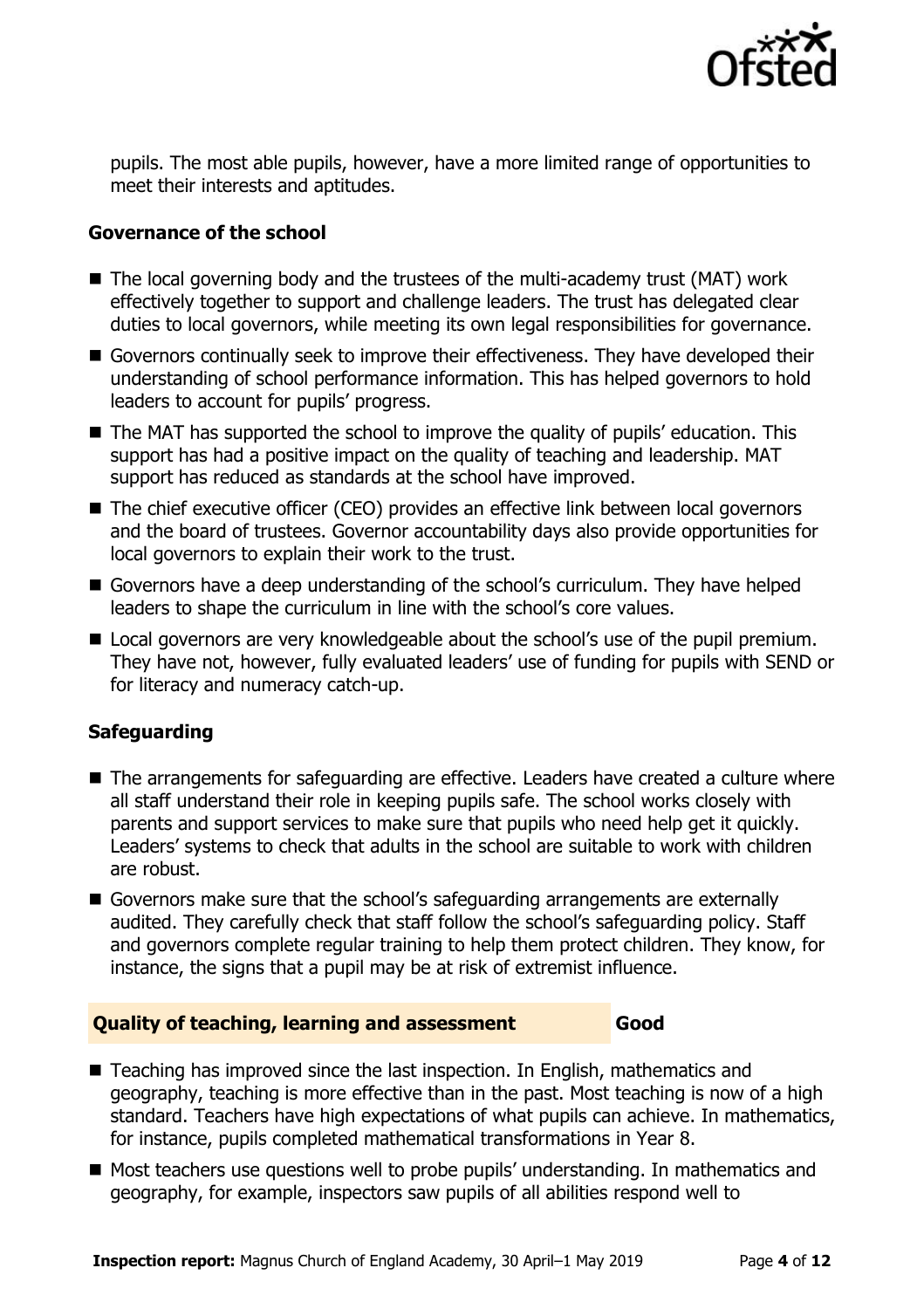

challenging questioning. In some classes, however, teachers' questions made too few demands on the most able pupils. A few pupils told inspectors that questions were too easy.

- There are excellent relationships between pupils and teachers, which support pupils' learning well. Teachers and pupils are mutually respectful. Staff have consistently high expectations of pupils' behaviour. This means that pupils can learn without interruption.
- Teachers have excellent subject knowledge. Their enthusiasm has a positive impact on pupils' learning, especially in geography.
- In line with the school's policy, teachers give pupils time to practise and review what they have learned, particularly in English and science. The curriculum in science is very well planned, which helps structure pupils' learning well over time.
- $\blacksquare$  Most parents are pleased with the quality of teaching at the school. This positive view was reflected in responses to Parent View and comments parents made to inspectors.
- Staff promote pupils' literacy well. Personalised programmes to improve reading help pupils with low reading ages to make progress. Many teachers take every opportunity to support pupils' literacy. Teachers were especially effective in teaching pupils the meaning and spelling of difficult subject-specific words. Teachers insist that pupils use standard English in the classroom. This approach is helping to prepare pupils well for examinations.
- The school's roll is rising, and several teachers have joined the school recently. Leaders support new teaching staff well in order to maintain the quality of teaching.
- $\blacksquare$  In history and technology, the quality of teaching and the accuracy of assessment have varied over time. Pupils' progress in these subjects has not been as strong as in other subjects.
- The specialist teaching of pupils with SEND in small groups is highly effective. Classroom teachers usually plan carefully to meet the needs of pupils with SEND. Teaching assistants support pupils well. On occasions, when teaching assistants are not present, teachers do not always ensure that pupils with SEND understand instructions and know what they need to do to complete tasks.

#### **Personal development, behaviour and welfare Good**

### **Personal development and welfare**

- The school's work to promote pupils' personal development and welfare is good.
- Pupils enjoy school. They are self-confident in social situations. Inspectors noted that pupils were well mannered, welcoming to visitors and keen to help. Pupils come to school with the right equipment, ready to learn. They present their work neatly.
- Staff care well for pupils' physical and emotional well-being. Teachers take a healthy, balanced attitude towards examinations. They avoid placing pupils under undue pressure.
- The pastoral system supports all pupils well. Very vulnerable pupils, such as children looked after, receive high standards of care.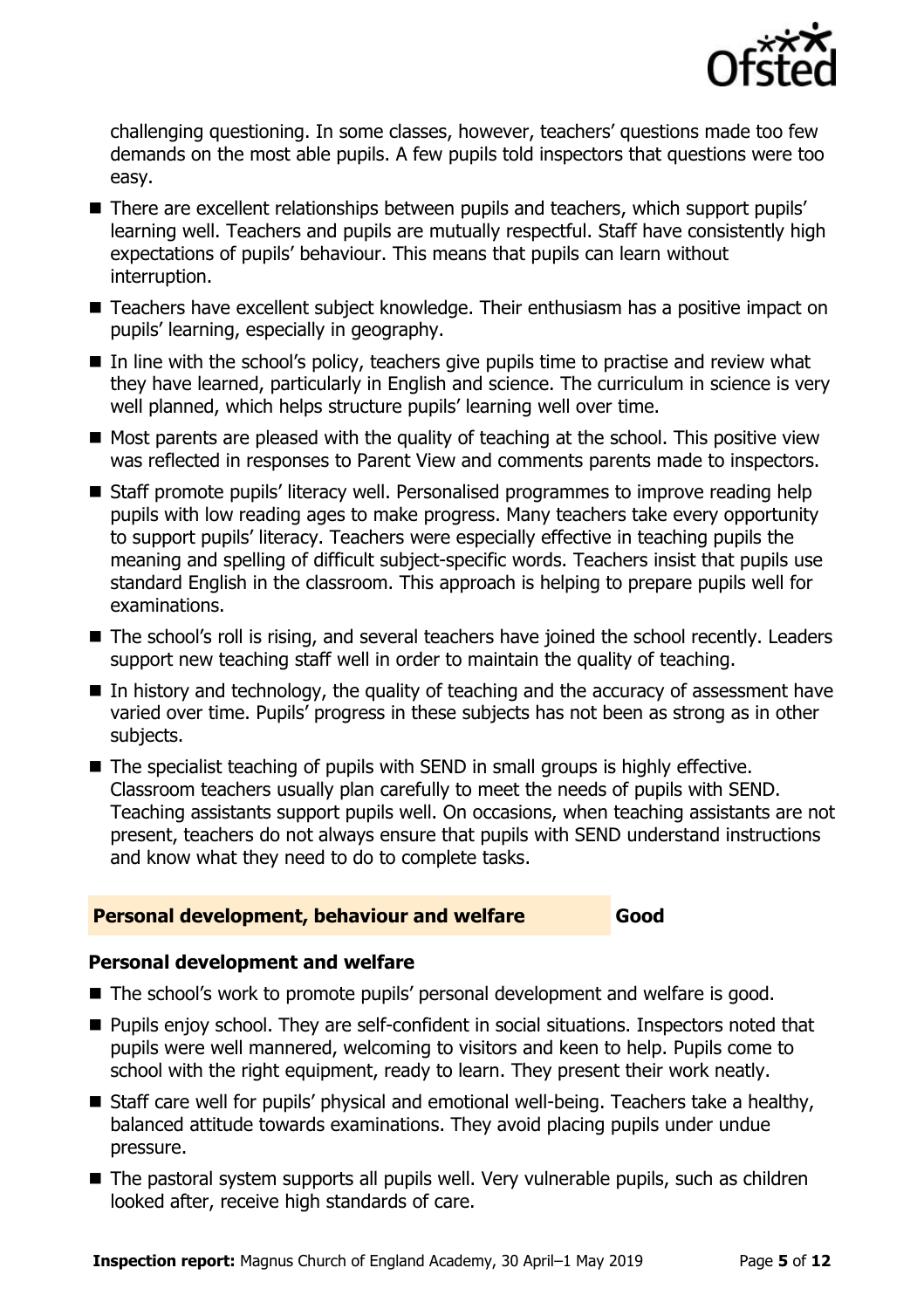

- **Pupils understand how to keep themselves safe. They know, for example, the risks** young people face online and how to seek adult help if they need it. Pupils told inspectors that bullying at the school was rare. If bullying does happen, pupils say that staff always help them to deal with it.
- The school supports pupils with characteristics protected by law. For example, the school has carefully considered the needs of its transgender pupils.

### **Behaviour**

- Pupils' behaviour has improved since the last inspection. Pupils behave very well in lessons and during social times. Leaders' records show a significant reduction in poor behaviour. Inspectors saw no disruptive behaviour in any of the 52 lessons visited.
- The school has a clear and highly effective behaviour policy, which all staff follow. Pupils carry conduct cards, which have a powerful, positive impact on their behaviour. The cards provide a record of pupils' good and inappropriate behaviours. Staff use conduct cards to give out rewards and sanctions. The rewards available to pupils motivate them and they understand the reasons for the sanctions. A few pupils find the school rules strict but most know why the rules exist.
- The school is calm and orderly. Staff work together to ensure high standards of behaviour. Pupils dress impeccably. They wear their uniform exactly as leaders say they should. Leaders' excellent routines for sensible movement around the school help ensure that pupils are safe on-site.
- Very small numbers of pupils attend external alternative provision. School staff check their progress, attendance and welfare carefully. These pupils are making stronger progress in their alternative placements than they had at school.
- The proportion of pupils excluded from school has reduced significantly, although exclusions are still slightly above the national average. Staff consistently reinforce the importance of being on time, and pupils' punctuality is good. Leaders have reduced the number of pupils who are regularly absent from school. However, the rates of absence overall for pupils with SEND and for disadvantaged pupils are still high.

#### **Outcomes for pupils Good**

- **Pupils' GCSE examination results in 2018 indicated that they had made better progress** than in previous years. Formerly, pupils' progress had been weak because the quality of teaching was inconsistent across the curriculum. Inspectors' scrutiny of pupils' work shows that current pupils are making good progress in a wide range of subjects and across year groups.
- $\blacksquare$  Historically, pupils of middle and high ability did not make as much progress as they were capable of, while pupils of below-average ability made stronger progress. More effective teaching means that pupils of all abilities are now making progress that is similar to pupils with their starting points nationally.
- Careers education is effective. The school has a comprehensive careers programme that meets the latest government requirements. This support helps to prepare pupils successfully for the next stage in education and employment. Last year, almost all Year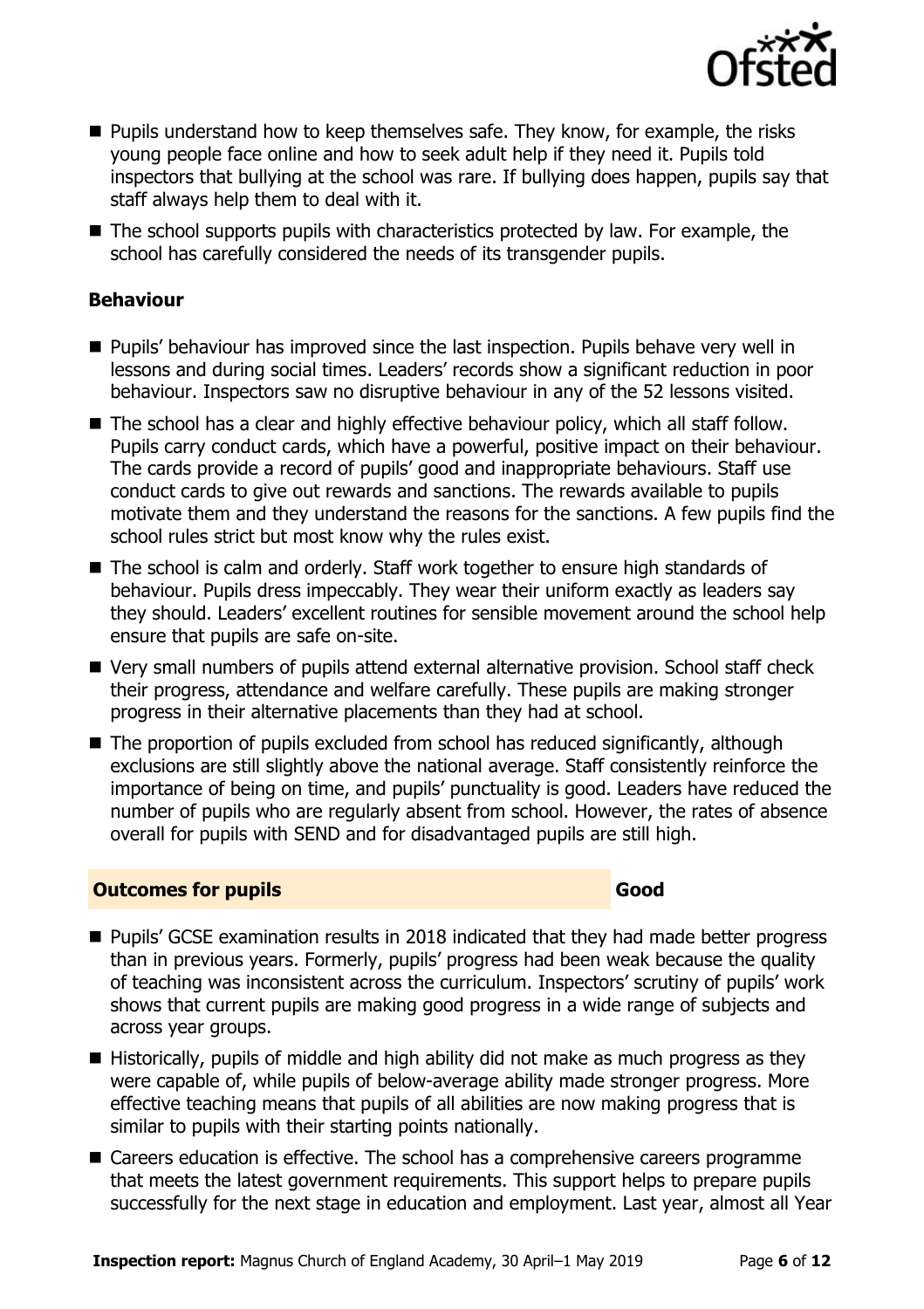

11 pupils continued their education or found employment at age 16. The proportion of pupils going on to take A levels rose sharply last year.

- Pupils who attend the school's Magnus Church of England Academy off-site unit (MAPLE) achieve excellent outcomes, taking into account their individual needs. They are well taught and go on to achieve relevant qualifications. The centre has welldeveloped links with local employers. In recent years, all pupils who completed their studies at MAPLE went on to study courses or jobs which matched their interests.
- In the recent past, pupils made weaker progress in English literature than in English language. Current pupils are making stronger progress in English literature and this difference is now less apparent.
- $\blacksquare$  Many pupils join the school with attainment which is below the national average. While current pupils are making strong progress, this has not been consistent. Pupils' progress has not been strong enough for long enough to enable them to make as much progress as they are capable of.
- Disadvantaged pupils are making stronger progress than they have in the past, and their progress is drawing closer to the national average. The quality of disadvantaged boys' writing is improving. However, some disadvantaged boys do not write in enough depth or detail to enable them to do well in examinations.

#### **16 to 19 study programmes Good**

- Leadership of the sixth form is effective. Teaching, learning and assessment are consistently effective in the sixth form. Students make strong progress studying A-level and applied courses. Students' attainment has improved and was above the national average in 2018.
- Work-related learning makes a positive contribution to students' study programmes. All students benefit from relevant work experience. The school has an effective careers programme which prepares students well for higher education, apprenticeships and employment. Last year, all sixth-form students went on to either university or employment. Staff support students well and encourage them to be ambitious. Many more students now go on to university when they leave school than in the past. Students are increasingly applying to universities, including Oxford and Cambridge.
- The number of students in the sixth form is growing. More students are now choosing to stay at school and join the school's sixth form. A number of external students have also joined the sixth form. High numbers of students complete the courses they start. The range of courses available to students is broad and meets their needs.
- Support for students' personal development and welfare is strong. Leaders plan mentoring and pastoral support time well. They ensure that students have a wellrounded education and are well prepared for life when they leave school.
- Students benefit from the full programme of extra-curricular opportunities available to them. Many take the Duke of Edinburgh's Award or join the school's Combined Cadet Force, for example. The activities available support students' personal development well.
- Leaders provide a range of opportunities for students to develop their skills in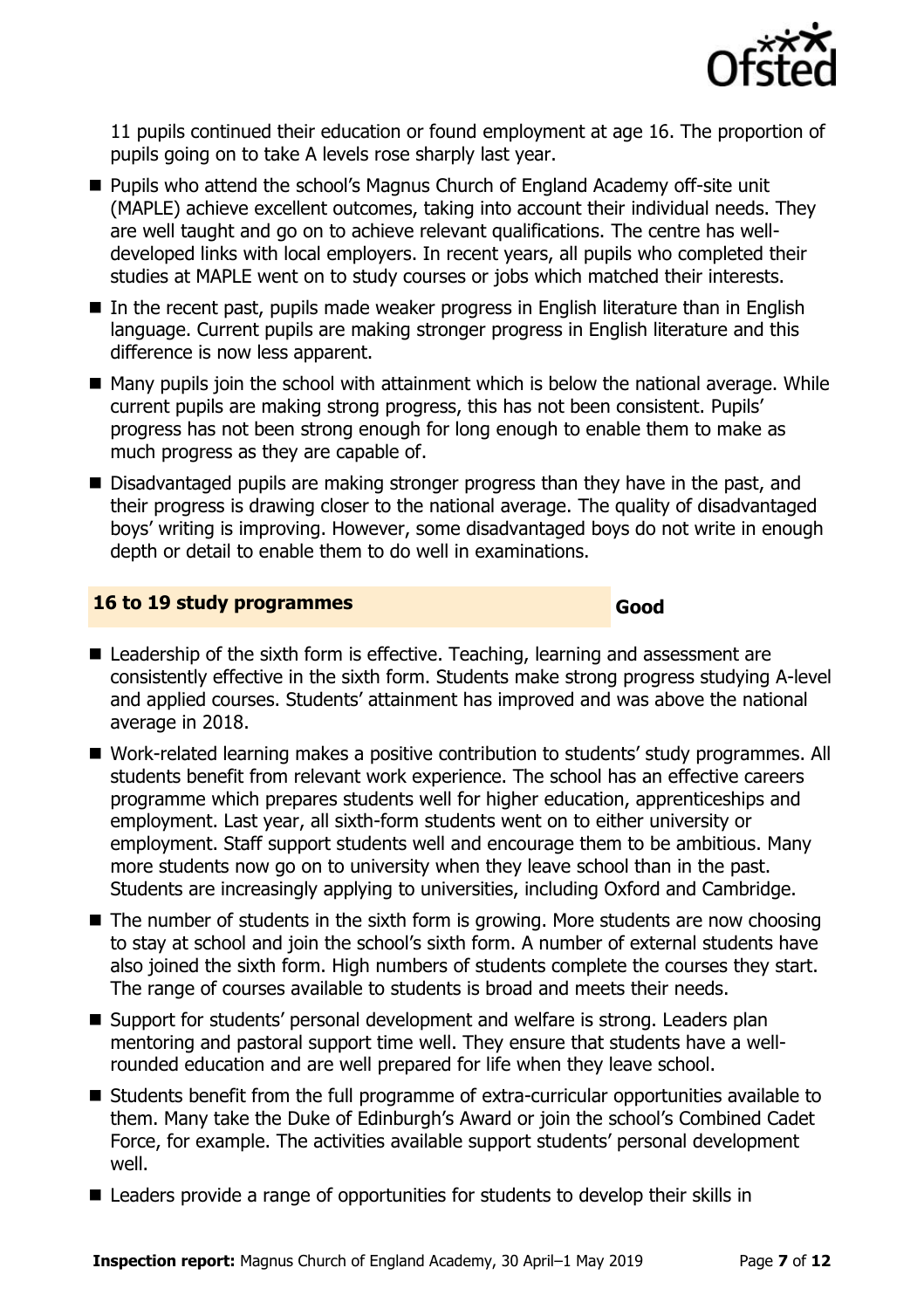

mathematics and English, including the chance to take foundation courses, GCSEs and A levels. Students who join the sixth form without reaching grade 4 in English and/or mathematics always take a course to improve their skills in these subjects.

Students enjoy being part of the sixth form and the school. They are very loyal to the school. Their behaviour is mature and they are conscientious in their studies. Students' punctuality is good but their attendance is not.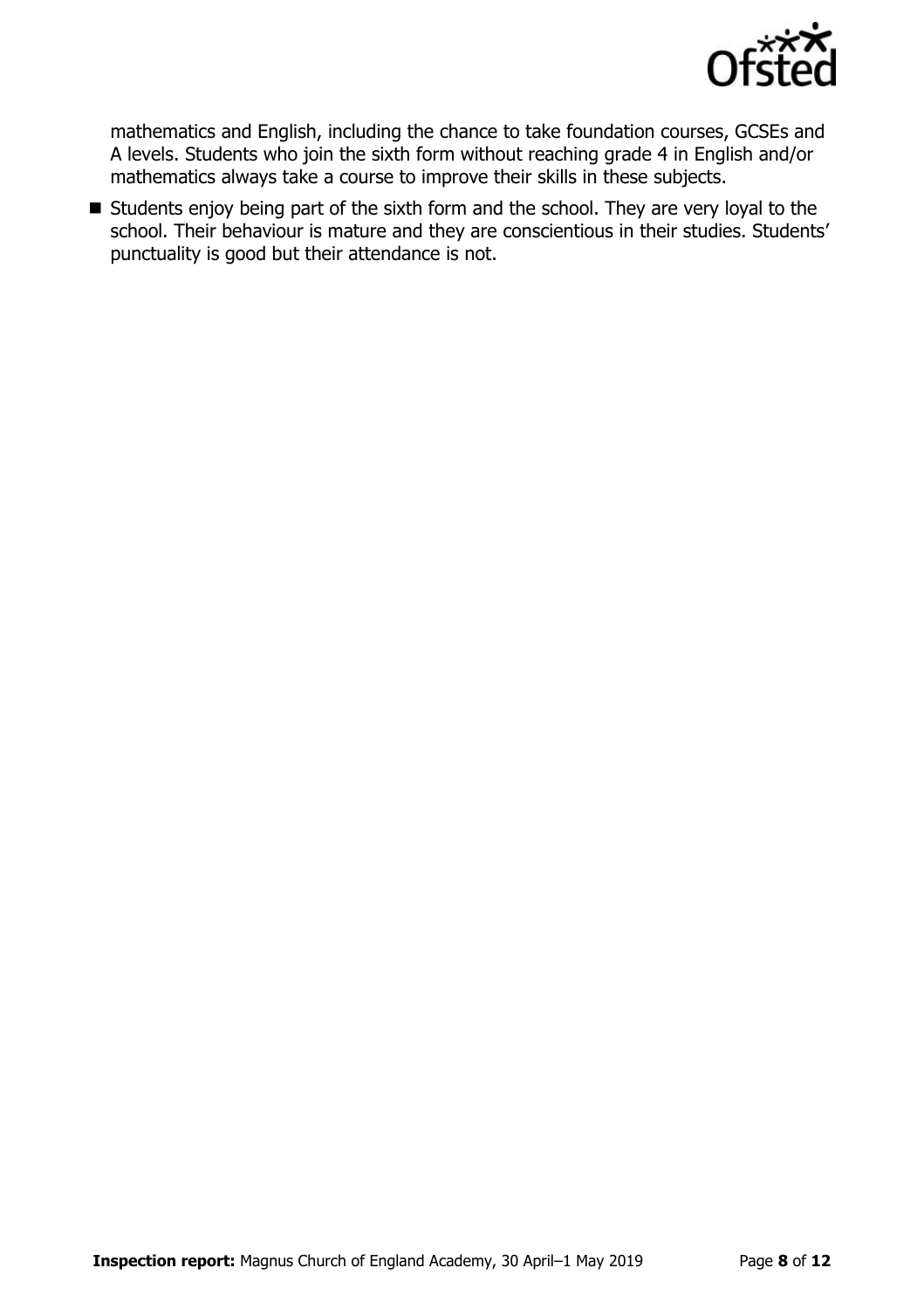

# **School details**

| Unique reference number | 140549                         |
|-------------------------|--------------------------------|
| Local authority         | Nottinghamshire County Council |
| Inspection number       | 10087383                       |

This inspection of the school was carried out under section 5 of the Education Act 2005.

| Secondary                  |
|----------------------------|
| Academy sponsor-led        |
| 11 to 18                   |
| Mixed                      |
| Mixed                      |
| 654                        |
| 75                         |
| Board of trustees          |
| Phillip Blinston           |
| Anna Martin                |
| 01636 680 066              |
| www.magnusacademy.co.uk/   |
| office@magnusacademy.co.uk |
| 10-11 January 2017         |
|                            |

### **Information about this school**

- The school is smaller than the average-sized secondary school.
- The proportion of disadvantaged pupils is well above average.
- The proportion of pupils from White British backgrounds is above the national average.
- The school is sponsored by the Diocese of Southwell and Nottingham Multi-Academy Trust. The trust provides a broad range of support to the school. The trustees delegate some functions to the local governing body. Local governors make checks on the dayto-day running of the school, especially teaching, learning and assessment, and pupils'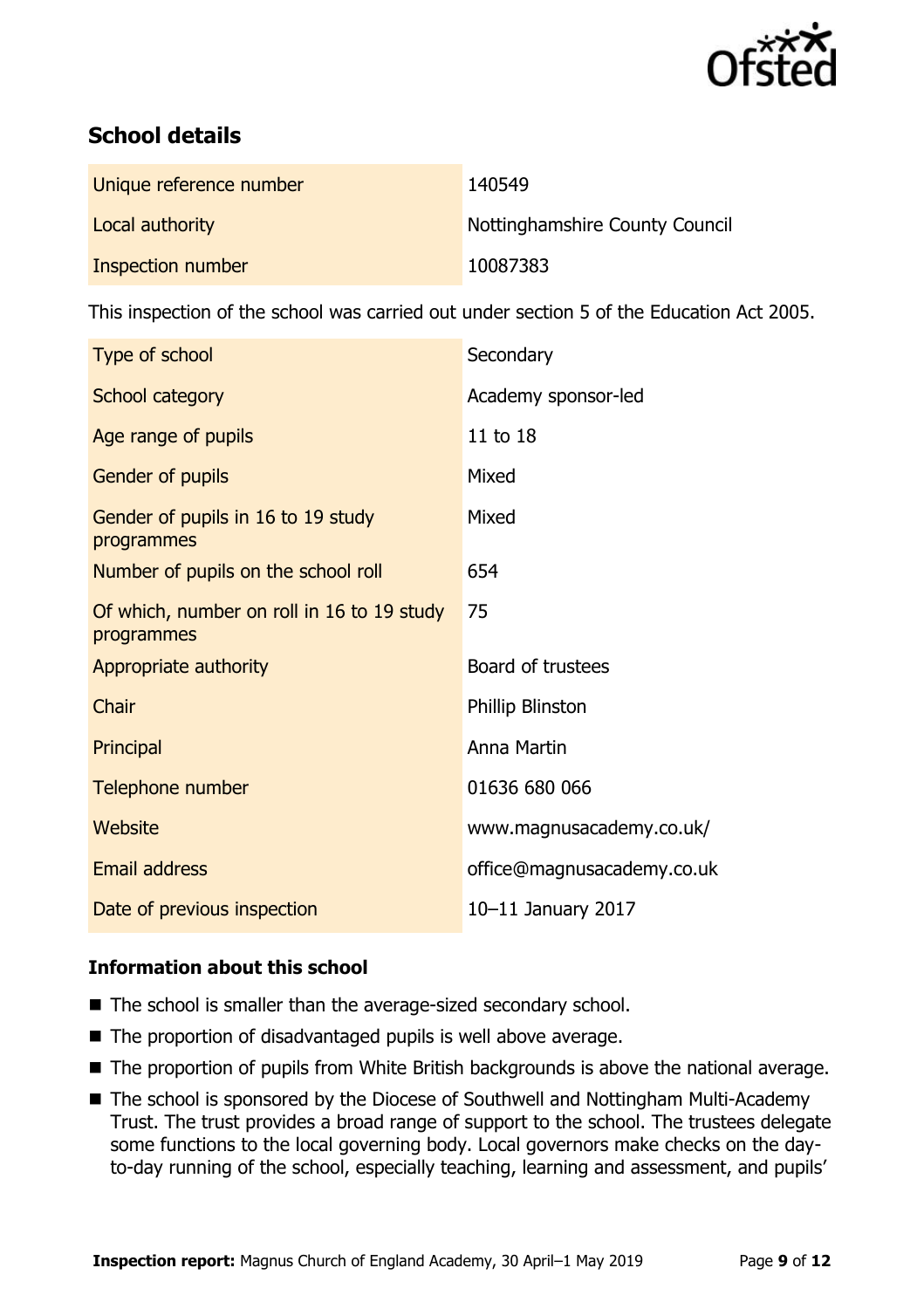

progress. The CEO of the MAT helps manage the relationship between trustees and local governors.

- The school uses Hill Holt Wood, First Class Solutions and Fountaindale School for external alternative provision.
- The school has an off-site unit, MAPLE, which caters for up to 20 key stage 4 pupils. This facility is shared with Newark Academy.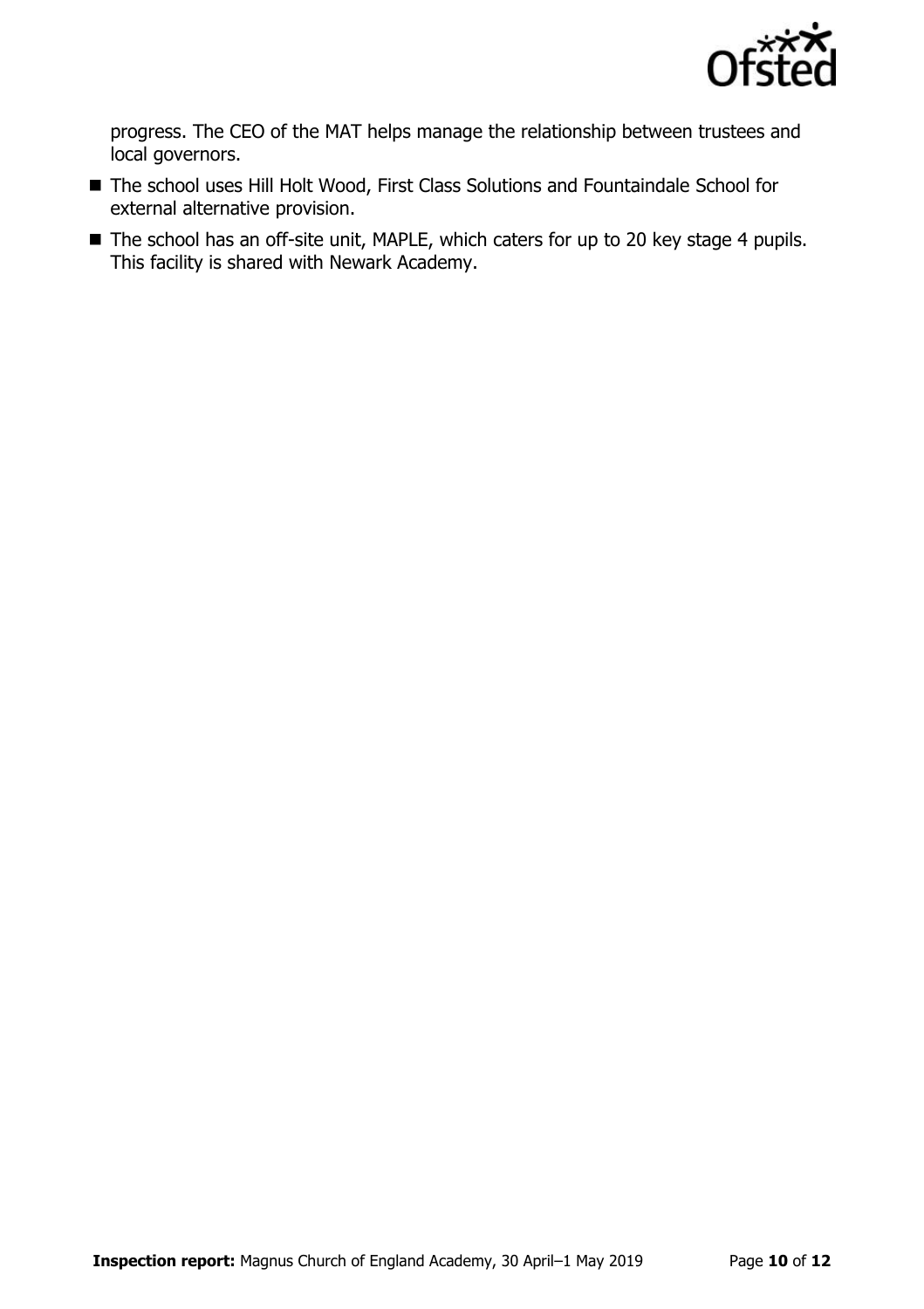

# **Information about this inspection**

- Inspectors observed teaching and learning throughout the school and in a range of subjects. Many lessons were observed jointly with school leaders. Inspectors also made a number of short visits to lessons to evaluate pupils' progress and behaviour in classrooms.
- Inspectors scrutinised pupils' work in books during lessons and at other times during the inspection.
- Inspectors met with the principal, other leaders, members of the governing body and the CEO of the MAT.
- Inspectors considered a range of documents, including the school's self-evaluation, the school's improvement plan, the school complaints file, minutes of governing body meetings and safeguarding records.
- Inspectors looked at the 66 responses to Ofsted's online questionnaire, Parent View, and 57 free-text responses from parents.
- $\blacksquare$  The inspection team listened to the views of pupils in key stage 3, key stage 4 and the sixth form during meetings, in classrooms and around the school. Inspectors also considered 42 pupil survey responses.
- Inspectors considered the views of 43 members of staff who completed the Ofsted staff questionnaire.

#### **Inspection team**

| Ellenor Beighton, lead inspector | Ofsted Inspector        |
|----------------------------------|-------------------------|
| Nina Bee                         | Ofsted Inspector        |
| Tim Croft                        | Ofsted Inspector        |
| <b>Laurence Reilly</b>           | <b>Ofsted Inspector</b> |